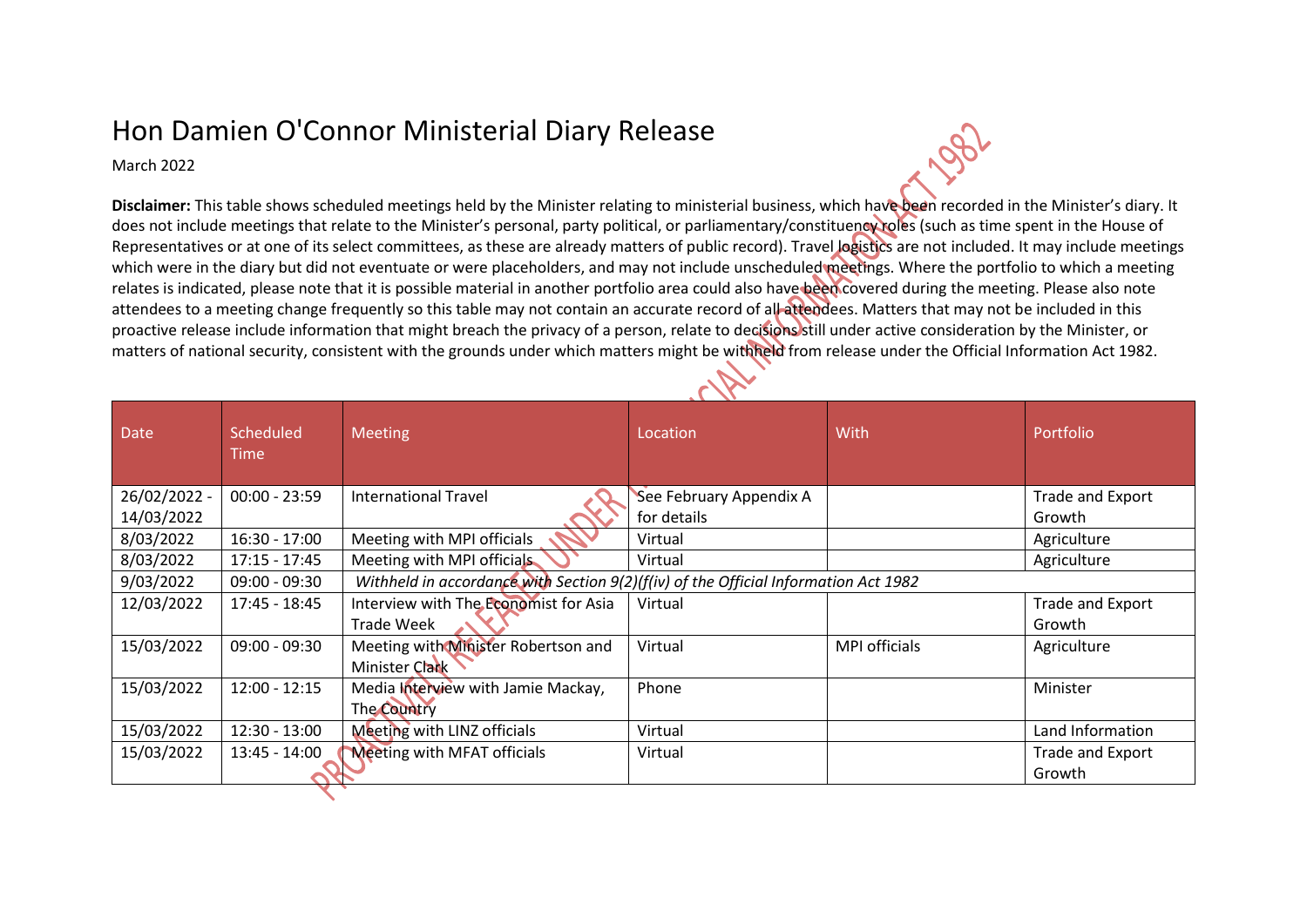| 15/03/2022 | 14:00 - 14:45   | Indo-Pacific Economic Framework<br><b>Ministerial Call</b> | Virtual        | <b>MFAT officials</b>     | Trade and Export<br>Growth |
|------------|-----------------|------------------------------------------------------------|----------------|---------------------------|----------------------------|
| 15/03/2022 | 15:30 - 16:00   | Meeting with MPI officials                                 | Virtual        |                           | Agriculture                |
| 15/03/2022 | $16:00 - 16:30$ | Meeting with MPI Officials                                 | Virtual        |                           | Agriculture /              |
|            |                 |                                                            |                |                           | Biosecurity / Rural        |
|            |                 |                                                            |                |                           | Communities                |
| 15/03/2022 | $16:40 - 17:00$ | Meeting with Minister Faafoi                               | Virtual        | <b>MPL</b> officials      | Agriculture                |
| 16/03/2022 | $09:00 - 09:30$ | Meeting with outgoing Australian High                      | Virtual        |                           | Trade and Export           |
|            |                 | Commissioner HE Patricia Forsythe                          |                |                           | Growth                     |
| 16/03/2022 | $12:00 - 12:30$ | <b>Multi-Ministerial Meeting</b>                           | Virtual        | Minister Mahuta,          | Trade and Export           |
|            |                 |                                                            |                | Minister Sio, Minister    | Growth                     |
|            |                 |                                                            |                | Twyford, Minister Shaw,   |                            |
|            |                 |                                                            |                | Under-Secretary           |                            |
|            |                 |                                                            |                | Tirikatene                |                            |
| 16/03/2022 | $12:30 - 13:15$ | Meeting with Lindsay Burton, Winter                        | Virtual        | Minister Whaitiri, MPI    | Agriculture                |
|            |                 | <b>Grazing Action Group</b>                                |                | officials                 |                            |
| 16/03/2022 | $15:30 - 16:15$ | Meeting with MPI officials                                 | Virtual        | <b>MPI officials</b>      | Agriculture                |
| 16/03/2022 | $16:30 - 17:15$ | <b>Multi-Ministerial Meeting</b>                           | <b>Virtual</b> | Minister Parker, Minister | Agriculture                |
|            |                 |                                                            |                | Nash, Minister Allan      |                            |
|            |                 |                                                            |                | Minister Shaw, MPI        |                            |
|            |                 |                                                            |                | officials                 |                            |
| 16/03/2022 | $17:00 - 17:30$ | Meeting with Kiwifruit Industry                            | Virtual        | Minister Robertson,       | Agriculture                |
|            |                 | Representatives                                            |                | Minister Wood, MPI        |                            |
|            |                 |                                                            |                | officials                 |                            |
| 17/03/2022 | $08:00 - 08:15$ | Media interview with Nelson NZME                           | Phone          |                           | Minister                   |
| 17/03/2022 | $08:15 - 08:20$ | Interview with Nelson Mediaworks                           | Phone          |                           | Minister                   |
| 17/03/2022 | $08:30 - 09:00$ | Meeting with MPI officials                                 | Virtual        |                           | Agriculture                |
| 17/03/2022 | $09:00 - 10:00$ | <b>Meeting with Minister Shaw</b>                          | Virtual        | <b>MPI</b> officials      | Agriculture                |
| 17/03/2022 | $11:10 - 12:00$ | Meeting with MPI officials                                 | Virtual        |                           | Agriculture                |
| 17/03/2022 | $12:30 - 13:00$ | Meeting with the Agricultural and                          | Virtual        | <b>MPI</b> officials      | Agriculture                |
|            |                 | <b>Marketing Research and Development</b><br>Trust         |                |                           |                            |
|            |                 |                                                            |                |                           |                            |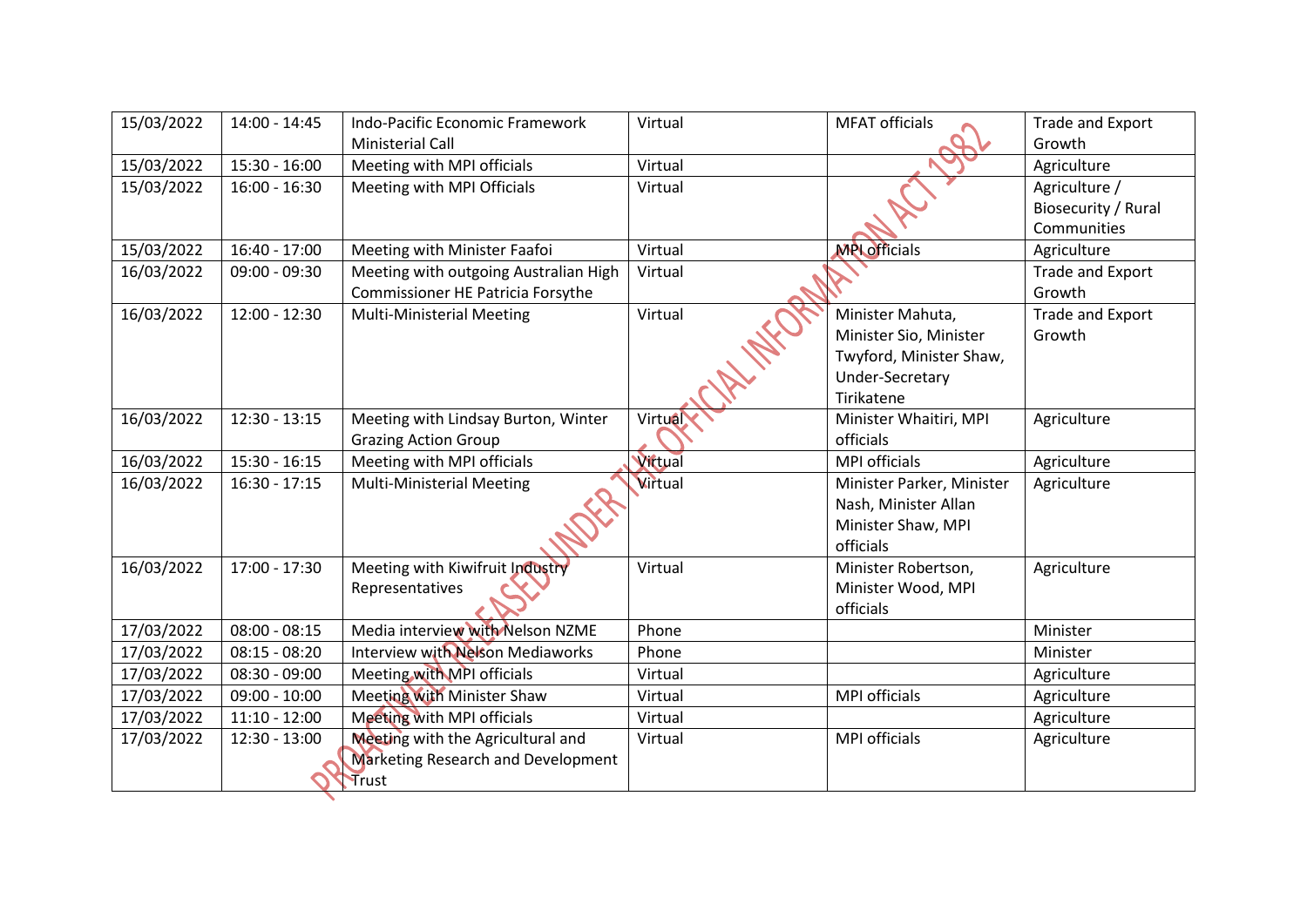| 17/03/2022 | $15:30 - 16:00$ | Meeting with Minister Nash             | Virtual    | <b>NZTE</b> officials      | Trade and Export        |
|------------|-----------------|----------------------------------------|------------|----------------------------|-------------------------|
|            |                 |                                        |            |                            | Growth                  |
| 17/03/2022 | 16:00 - 16:30   | Meeting with NZTE officials            | Virtual    |                            | Trade and Export        |
|            |                 |                                        |            |                            | Growth                  |
| 17/03/2022 | $16:30 - 17:00$ | Meeting with MPI officials             | Virtual    |                            | Biosecurity             |
| 17/03/2022 | 17:00 - 17:30   | Meeting with MPI officials             | Virtual    |                            | Agriculture             |
| 17/03/2022 | 20:00 - 20:15   | Meeting with MFAT officials            | Virtual    |                            | Trade and Export        |
|            |                 |                                        |            |                            | Growth                  |
| 17/03/2022 | $20:15 - 20:45$ | Call with Vietnam Minister of Industry | Virtual    | <b>MFAT</b> officials      | <b>Trade and Export</b> |
|            |                 | and Trade Nguyen Hong Dien             |            |                            | Growth                  |
| 18/03/2022 | 09:00 - 09:30   | Meeting with LINZ officials            | Virtual    |                            | Land Information        |
| 21/03/2022 | $14:00 - 15:00$ | Meeting with MPI officials             | Wellington |                            | Agriculture             |
| 21/03/2022 | 15:00 - 15:30   | Meeting with LINZ Officials            | Wellington |                            | Land Information        |
| 21/03/2022 | $15:30 - 16:00$ | Meeting with LINZ officials            | Wellington |                            | Land Information        |
| 21/03/2022 | $16:00 - 17:00$ | <b>Multi-Ministerial Meeting</b>       | Wellington | Minister Robertson,        | Agriculture / Rural     |
|            |                 |                                        |            | Minister Woods, Minister   | Communities             |
|            |                 |                                        |            | Mahuta, Minister Nash,     |                         |
|            |                 |                                        |            | Minister Wood, Minister    |                         |
|            |                 |                                        |            | Allan, Minister Clark,     |                         |
|            |                 |                                        |            | Minister Verrall, Minister |                         |
|            |                 |                                        |            | Shaw                       |                         |
| 21/03/2022 | 17:00 - 17:30   | Meeting with Minister Clark and Pāmu   | Wellington |                            | Agriculture             |
| 21/03/2022 | 17:30 - 17:50   | Meeting with Minister Clark            | Wellington | <b>MPI</b> officials       | Agriculture             |
| 21/03/2022 | 18:30 - 21:00   | ATTEND: Pure Advantage Dinner          | Wellington | Minster Woods, Minister    | Agriculture             |
|            |                 |                                        |            | Nash, Minister Shaw,       |                         |
|            |                 |                                        |            | Pure Advantage Board       |                         |
|            |                 |                                        |            | <b>Members</b>             |                         |
| 22/03/2022 | $08:00 - 08:45$ | Meeting with MPI Officials             | Wellington |                            | Agriculture /           |
|            |                 |                                        |            |                            | Biosecurity / Rural     |
|            |                 |                                        |            |                            | Communities             |
| 22/03/2022 | $09:00 - 11:00$ | <b>ANTEND: Tuwharetoa Accord Forum</b> | Wellington | Prime Minister, Minister   | Agriculture / Land      |
|            |                 |                                        |            | Mahuta, Minister           | Information / Rural     |
|            |                 |                                        |            |                            |                         |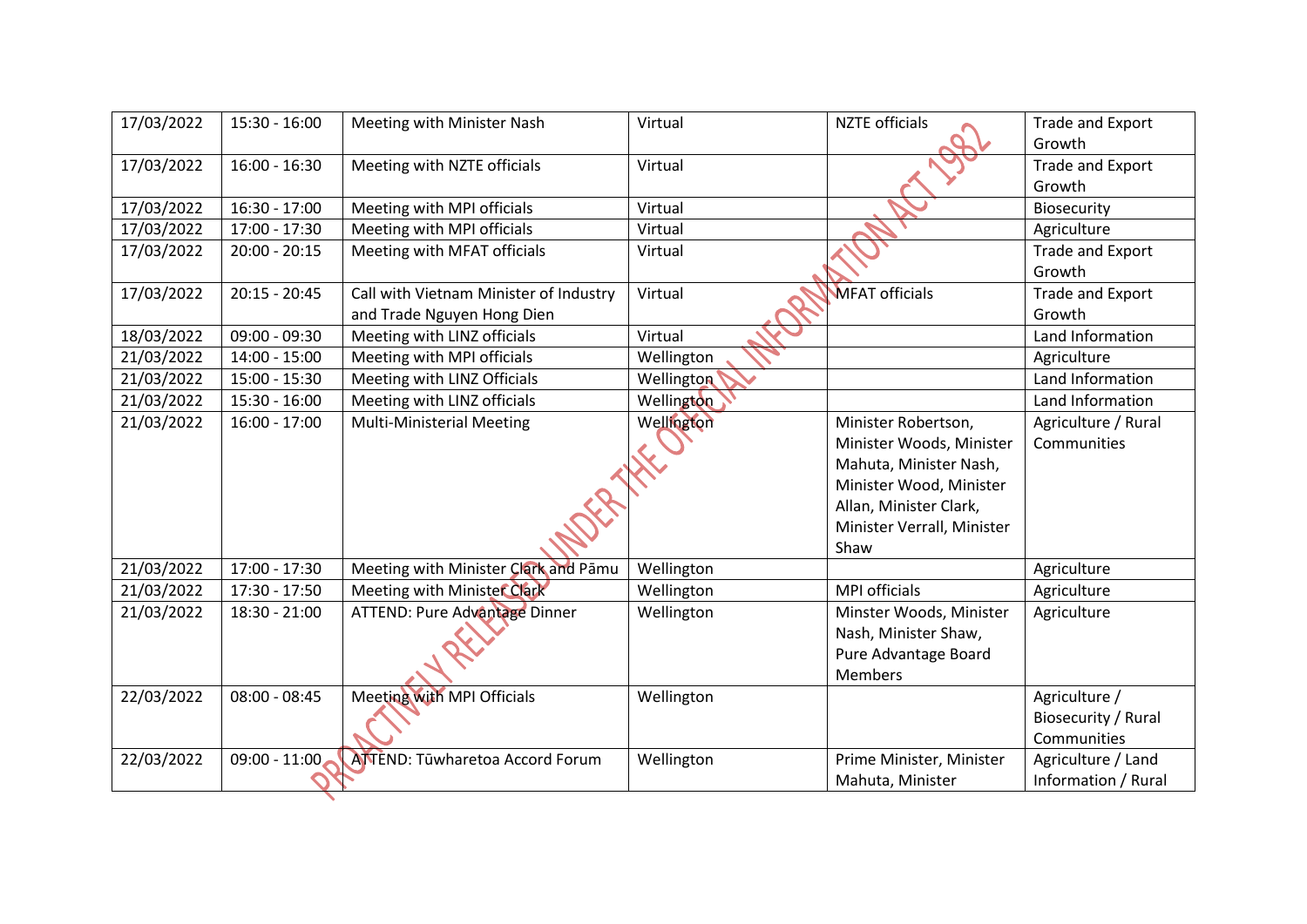|            |                 |                                       |            | Jackson, Minister Allan,     | Communities / Trade     |
|------------|-----------------|---------------------------------------|------------|------------------------------|-------------------------|
|            |                 |                                       |            | Tūwharetoa Maori Trust       | and Export Growth       |
|            |                 |                                       |            | <b>Board Representatives</b> |                         |
| 22/03/2022 | $11:15 - 12:15$ | Meeting with MFAT Officials           | Wellington |                              | Trade and Export        |
|            |                 |                                       |            |                              | Growth                  |
| 22/03/2022 | $12:30 - 13:00$ | Meeting with Minister Shaw            | Wellington | <b>MPI</b> officials         | Agriculture             |
| 22/03/2022 | $13:00 - 13:30$ | Meeting with MPI officials            | Wellington |                              | Agriculture             |
| 22/03/2022 | $13:45 - 14:00$ | Meeting with MFAT officials           | Wellington |                              | Trade and Export        |
|            |                 |                                       |            |                              | Growth                  |
| 22/03/2022 | 14:00 - 14:45   | Indo-Pacific Economic Framework       | Virtual    | MFAT officials               | Trade and Export        |
|            |                 | <b>Ministerial Call</b>               |            |                              | Growth                  |
| 22/03/2022 | $15:00 - 16:00$ | ATTEND AND SPEAK: MFAT UK FTA         | Virtual    |                              | Trade and Export        |
|            |                 | Roadshow                              |            |                              | Growth                  |
| 22/03/2022 | $16:20 - 16:30$ | Interview with Annette Scott, Farmers | Phone      |                              | Minister                |
|            |                 | Weekly                                |            |                              |                         |
| 22/03/2022 | 16:30 - 16:40   | Interview with Peter Burke, Rural     | Phone      |                              | Agriculture             |
|            |                 | <b>News</b>                           |            |                              |                         |
| 23/03/2022 | $09:00 - 09:30$ | Interview with Maja Burry, RNZ        | Phone      |                              | Minister                |
| 25/03/2022 | $16:15 - 16:45$ | Meeting with Minister Shaw and leads  | Wellington | <b>MPI</b> officials         | Agriculture             |
|            |                 | of He Waka Eke Noa Partnership        |            |                              |                         |
| 28/03/2022 | $09:00 - 10:00$ | Meeting with MFAT Officials           | Wellington |                              | Trade and Export        |
|            |                 |                                       |            |                              | Growth                  |
| 28/03/2022 | $10:00 - 10:45$ | Meeting with MPI Officials            | Wellington |                              | Agriculture /           |
|            |                 |                                       |            |                              | Biosecurity / Rural     |
|            |                 |                                       |            |                              | Communities             |
| 28/03/2022 | $11:30 - 12:00$ | Meeting with Minister Parker          | Wellington | <b>MPI</b> officials         | Agriculture             |
| 28/03/2022 | 15:30 - 16:00   | Meeting with MPI officials            | Wellington |                              | Agriculture             |
| 28/03/2022 | $16:00 - 17:00$ | Meeting with LINZ Officials           | Wellington |                              | Land Information        |
| 29/03/2022 | $08:30 - 09:00$ | Meeting with Ruminant Biotech Team    | Wellington | <b>MPI officials</b>         | Agriculture             |
| 29/03/2022 | $09:30 - 10:00$ | <b>Pre-record for NZ China Trade</b>  | Wellington | <b>MFAT</b> officials        | <b>Trade and Export</b> |
|            |                 | <b>Association Business Awards</b>    |            |                              | Growth                  |
|            |                 |                                       |            |                              |                         |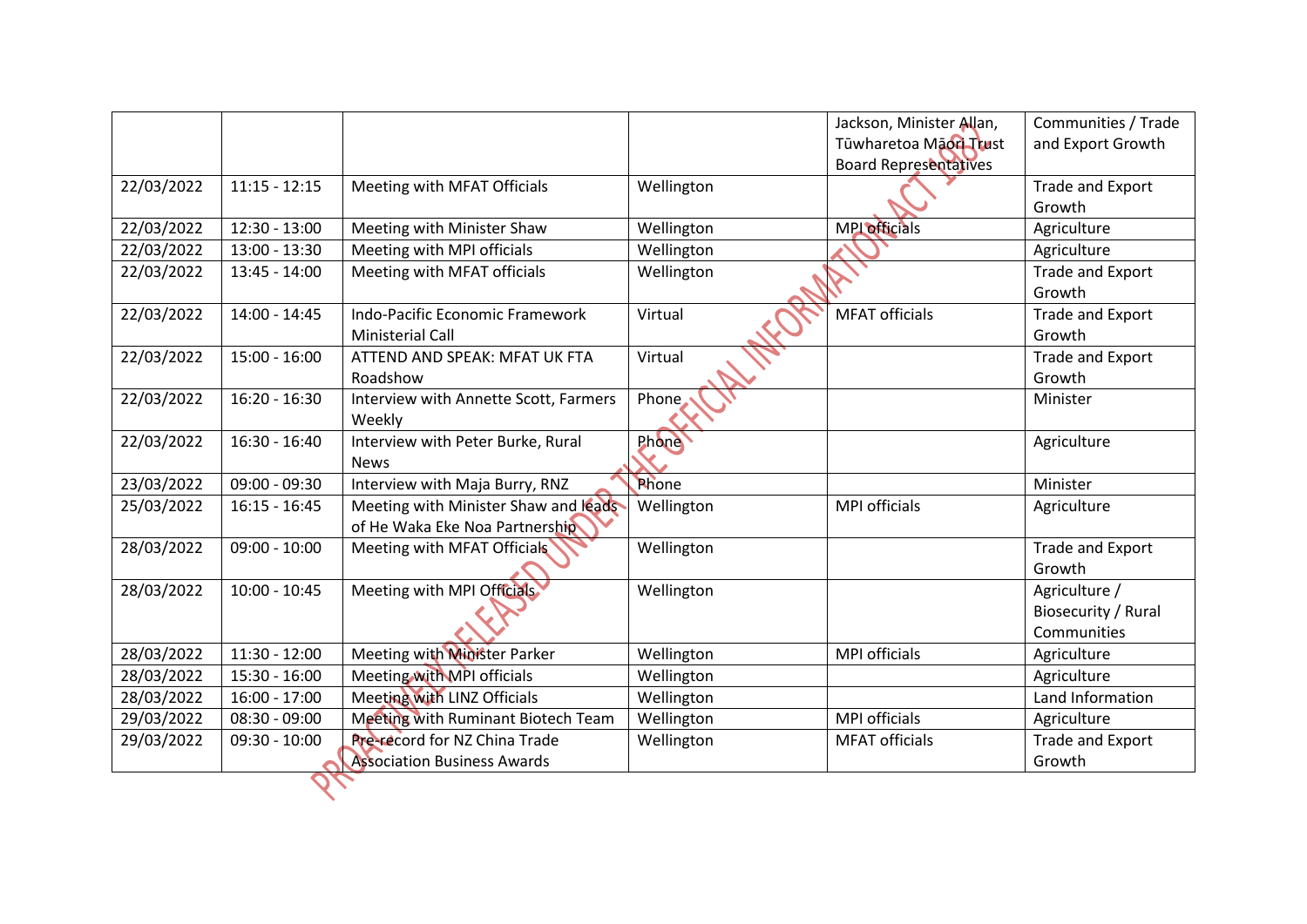| 29/03/2022 | $12:00 - 12:15$ | Media interview with Jamie Mackay,<br>The Country                                                 | Phone      |                                                                                                                                                                                                                | Minister                           |
|------------|-----------------|---------------------------------------------------------------------------------------------------|------------|----------------------------------------------------------------------------------------------------------------------------------------------------------------------------------------------------------------|------------------------------------|
| 29/03/2022 | $12:30 - 13:00$ | Meeting with Rural Sector Committee,<br><b>Chartered Accountants Australia and</b><br>New Zealand | Wellington | <b>MPI</b> officials                                                                                                                                                                                           | Agriculture / Rural<br>Communities |
| 29/03/2022 | 13:00 - 13:45   | Meeting with Minister Twyford and<br><b>Under-Secretary Tirikatene</b>                            | Wellington | <b>MEAT officials</b>                                                                                                                                                                                          | Trade and Export<br>Growth         |
| 29/03/2022 | $15:00 - 15:30$ | Meeting with Fonterra CEO Miles<br>Hurrell and Board Chairman Peter<br>McBride                    | Wellington | Prime Minister, Minister<br>Robertson, Minister<br>Clark, MPI officials                                                                                                                                        | Agriculture                        |
| 29/03/2022 | $15:30 - 16:00$ | <b>Multi-Ministerial Meeting</b>                                                                  | Wellington | Minister Mahuta,<br>Minister Parker, Minister<br>Allan, Minister Shaw, MPI<br>officials                                                                                                                        | Agriculture                        |
| 29/03/2022 | $16:00 - 17:00$ | <b>Multi-Ministerial Meeting</b><br><b>LOCATA</b>                                                 | Wellington | Minister Robertson,<br>Minister Davis, Minister<br>Woods, Minister Mahuta,<br>Minister Parker, Minister<br>Williams, Minister<br>Jackson, Minister Wood,<br>Minister Allan, Minister<br>Twyford, Minister Shaw | Agriculture                        |
| 29/03/2022 | $18:00 - 19:00$ | Meeting with Fonterra CEO Miles<br>Hurrell and Board Chairman Peter<br>McBride                    | Wellington |                                                                                                                                                                                                                | Agriculture                        |
| 30/03/2022 | $08:00 - 08:15$ | Media interview with NZME Nelson                                                                  | Phone      |                                                                                                                                                                                                                | Minister                           |
| 30/03/2022 | $08:15 - 08:30$ | Media interview with Nelson<br>Mediaworks                                                         | Phone      |                                                                                                                                                                                                                | Minister                           |
| 30/03/2022 | $08:30 - 09:00$ | Meeting with Southern North Island<br><b>Beekeeping</b>                                           | Wellington | <b>MPI</b> officials                                                                                                                                                                                           | Biosecurity                        |
| 30/03/2022 | $10:30 - 11:00$ | <b>Meeting with MPI officials</b>                                                                 | Wellington |                                                                                                                                                                                                                | Agriculture                        |
| 30/03/2022 | $12:30 - 13:00$ | Meeting with Earl Rattray, DairyLink<br>Ltd                                                       | Wellington | <b>MPI</b> officials                                                                                                                                                                                           | Agriculture                        |